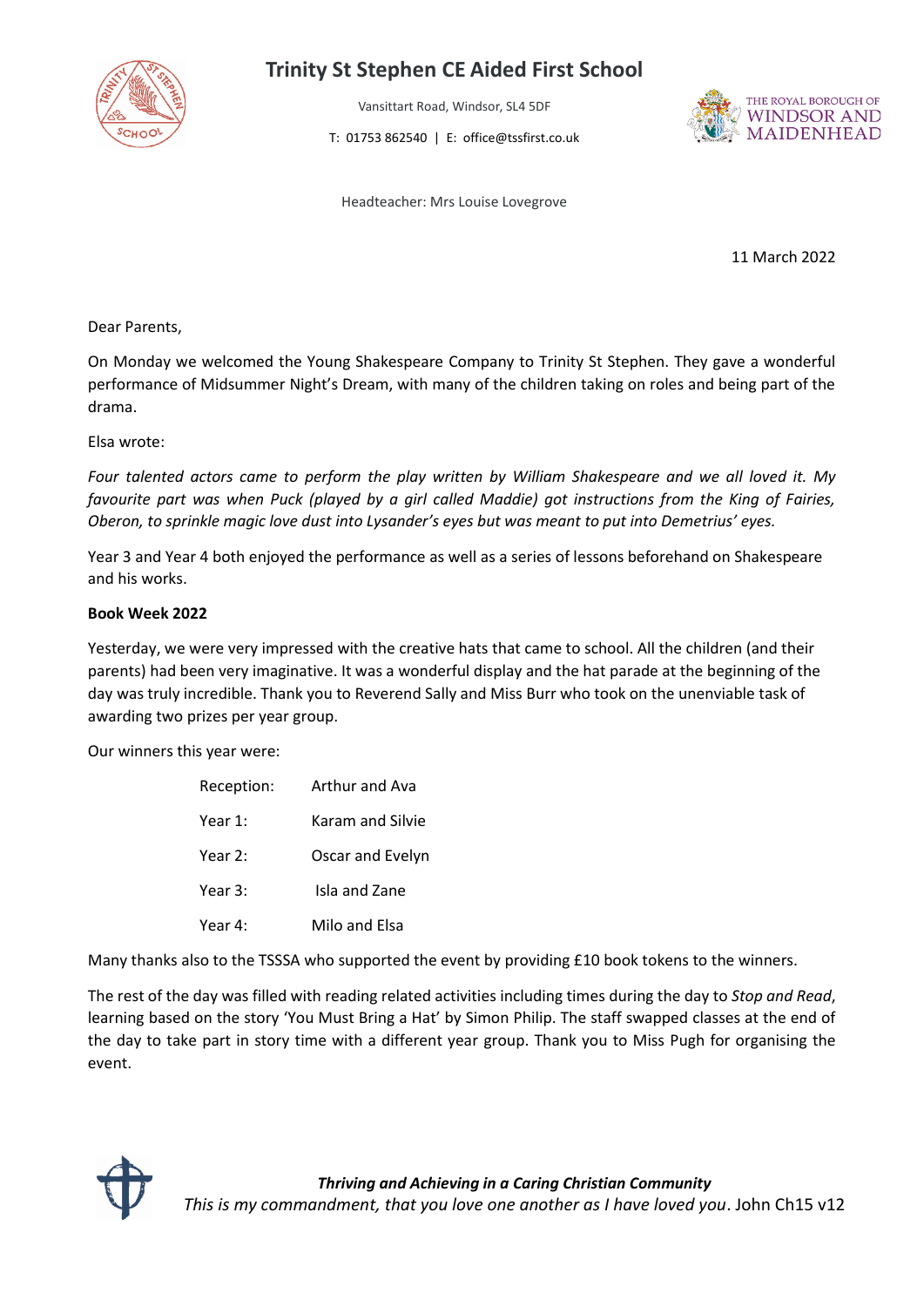

### **Trinity St Stephen CE Aided First School**

Vansittart Road, Windsor, SL4 5DF T: 01753 862540 | E: office@tssfirst.co.uk



Headteacher: Mrs Louise Lovegrove

#### **Science Week**

Next week is Science Week. Mrs Manners has set the children in school a challenge to find which biscuit is the best for dunking and to find out how the temperature of the tea affects the dunking qualities of a biscuit. Our scientists will be busy next week finding out the answers to these important questions. Information about our experiments and findings will be available on the website.

#### **Thames Valley Police Update**

The Thames Valley Police have asked us to distribute two communications to our school community. The first is a newsletter which gives parents further information on County Lines. It includes a definition and information on what to do if you are concerned. The second is a new initiative which invites communities within the country to record, using a new online tool, any specific street locations where you feel unsafe. The report forms are regularly reviewed and assessed to see whether there are any improvements that need to be made in certain 'hot spots'. Please see the attachments for further details.

#### **Paediatric Respiratory Nursing Team**

I have been contacted by the nursing team to ask whether parents would like to take up the opportunity of a coffee morning for parents with questions or concerns. Members of the team would be on hand to answer queries and give further information about their child's symptoms. I would be very happy to organise this. Please let the office know whether this would be of interest to you.

#### **Parent Governor**

This week information was sent out about the opportunity to become a parent governor at the school. This is an opportunity to have a voice in the school vision and understanding how the school fulfils its aims and statutory requirements. The deadline for nominations is midday on 24 March. Please let the office know if you require any of the information as a hard copy.

Please see below for further important dates in the Spring Term. Please note the additional date of a Parents Meeting for Year 2 parents. This meeting is on Tuesday 29 March at 2.45pm and will cover information on the statutory testing towards the end of Year 2.

Kind regards,

Louise hregme